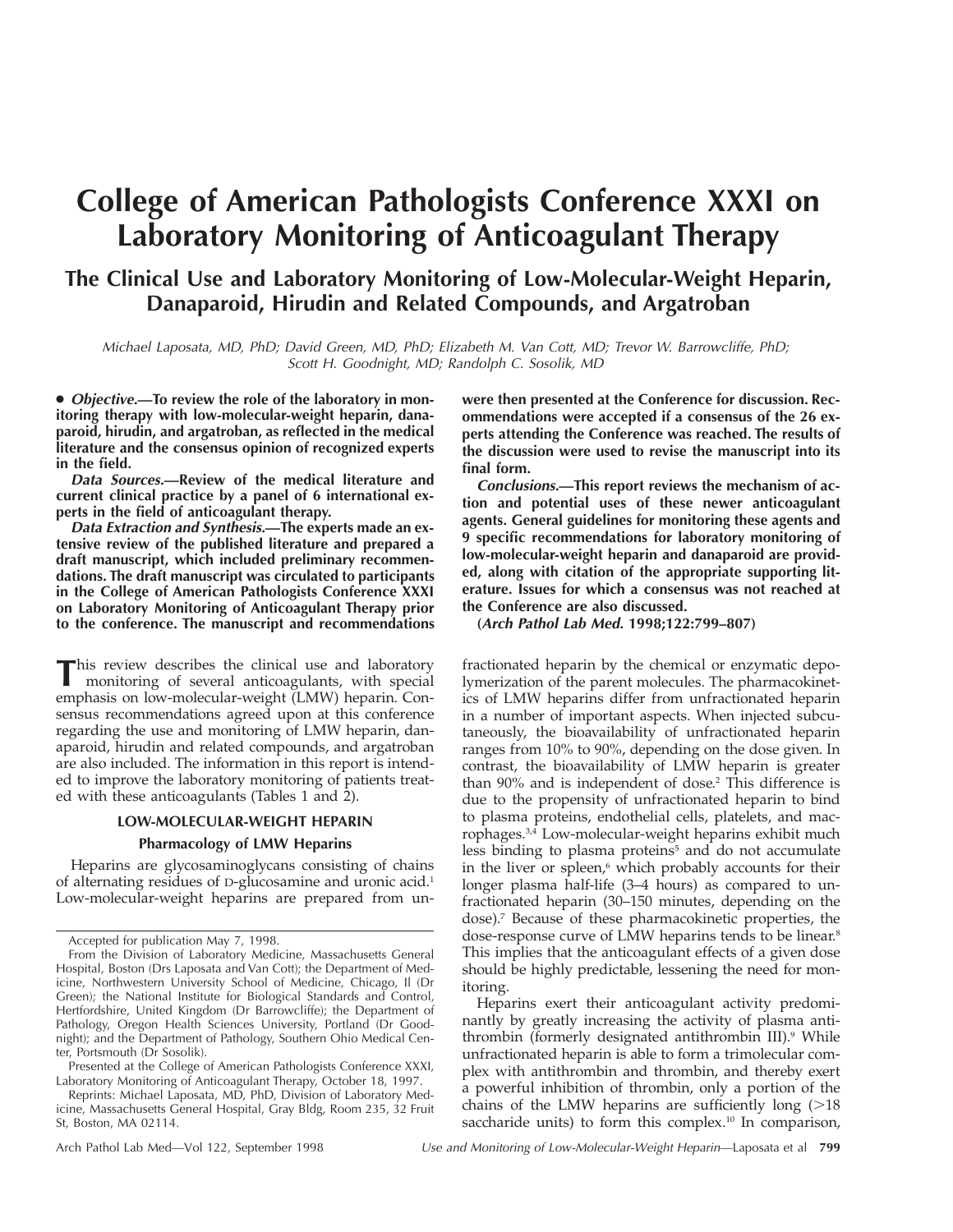#### **Table 1. Levels of Evidence for Consensus Recommendations**

| Level 1 The recommendation is based on well-designed pro-<br>spective studies, preferably more than 1.              |
|---------------------------------------------------------------------------------------------------------------------|
| Level 2 The recommendation is based on retrospective studies<br>or multiple anecdotal studies that reach consensus. |
| Level 3 The recommendation is based on isolated anecdotal<br>studies or the consensus of expert practitioners.      |

#### **Table 2. Consensus Recommendations**

- 1. Clinically stable patients receiving low-molecular-weight (LMW) heparin preoperatively or postoperatively for prophylaxis of venous thromboembolism do not require laboratory monitoring. (Level 1)
- 2. Uncomplicated patients being treated for venous thromboembolism by a weight-adjusted, fixed-dose regimen of LMW heparin do not require laboratory monitoring. (Level 1)
- 3. Laboratory monitoring using an anti–factor Xa assay may be of value in certain clinical settings (see text). (Level 3)
- 4. Pediatric patients receiving LMW heparin should be monitored. (Level 2)
- 5. When LMW heparin is monitored, the sample should be obtained 4 hours after subcutaneous injection. (Level 3)
- 6. The target concentration for the peak LMW heparin level in patients treated with twice daily dosing for venous thromboembolism should be  $0.5-1.1$  IU/mL when measured by an anti–factor Xa method. (Level 3)
- 7. The chromogenic anti–factor Xa method is recommended for monitoring LMW heparin. (Level 2)
- 8. A calibrated LMW heparin should be used to establish the standard curve for the assay to measure LMW heparin. Unfractionated heparin cannot be used to establish the standard curve for monitoring LMW heparin. (Level 2)
- 9. Danaparoid should be used to establish the standard curve for the assay to measure danaparoid with an anti–factor Xa method. (Level 2)

enhancement of antithrombin inhibition of factor Xa is not affected by the molecular weight of the heparin, as long as the specific pentasaccharide sequence that binds antithrombin is present on the heparin chains. Inhibition of factor Xa is therefore used to assess the anticoagulant activity of LMW heparins. However, it should be remembered that these drugs also have other antithrombotic actions that are not routinely measured, such as the in vivo release of tissue factor pathway inhibitor from endotheli $um.<sup>11</sup>$ 

#### **Clinical Situations for Which LMW Heparin Should be Considered**

Low-molecular-weight heparins and heparinoids are currently licensed by the Food and Drug Administration (FDA) in the United States for the prevention of thrombosis in patients undergoing hip and knee replacement, and for patients undergoing abdominal and pelvic surgery. In Canada, LMW heparins have been approved for the treatment of deep vein thrombosis. For all these indications, LMW heparins have been shown to have equal, if not superior, efficacy to unfractionated heparin; LMW heparins also show no increase in bleeding complications.12,13 A number of other indications for these agents are presently under study. These indications include the prevention of thromboembolism in patients with various types of trauma, $14$  as well as hip fracture<sup>15</sup> and spinal cord injury.16 In addition, recent trials have addressed the use

of LMW heparin in unstable angina.17,18 In one study with patients suffering from unstable coronary artery disease (the Essence Trial), enoxaparin was shown to be superior to unfractionated heparin.<sup>18</sup> A protocol for enoxaparin use in unstable angina has recently been approved by the FDA (Table 3). Low-molecular-weight heparins have also been investigated for the treatment of pulmonary embolism, outpatient treatment of deep vein thrombosis, and acute ischemic stroke.19–23 Low-molecular-weight heparin has also been evaluated as an anticoagulant during pregnancy.24 While most of the above-mentioned studies have been of short duration, some studies have found that longer term use of LMW heparin was efficacious and had a low frequency of bleeding. These investigations have evaluated LMW heparin for up to 1 month after joint replacement, $25$ 3 months after deep vein thrombosis,26 or for years in patients with cancer-associated thrombosis.<sup>27</sup>

The FDA-approved prophylactic doses administered by subcutaneous administration are as follows: 30 mg of enoxaparin twice a day for knee or hip replacement surgery, 40 mg of enoxaparin once a day for abdominal surgery, 2500 to 5000 IU of dalteparin once a day for abdominal surgery, and 50 U/kg of ardeparin twice a day for knee replacement surgery (Table 3). Full anticoagulant doses for treatment of venous thromboembolism are not yet approved by the FDA. However, clinical trials have commonly used subcutaneous administration of 1 mg/kg enoxaparin twice a day or dalteparin at a dose of 200 IU/ kg administered once a day or 100 IU/kg twice a day. Protamine sulfate (1% solution) cannot reverse all of the anti-Xa activity, but it is recommended when emergent reversal of anticoagulation is required. The protamine dose is 1 mg per mg enoxaparin, 1 mg per 100 units ardeparin, or 1 mg per 100 units dalteparin by slow intravenous injection. If the activated partial thromboplastin time (aPTT) is prolonged 2 to 4 hours later, a second dose may be infused (0.5 mg per mg enoxaparin, 0.5 mg per 100 IU dalteparin, unspecified for ardeparin).

#### **Adverse Effects of Unfractionated and LMW Heparin**

Heparins have 3 major adverse effects: bleeding, heparin-induced thrombocytopenia (HIT), and osteoporosis. As already mentioned, most of the clinical trials have reported similar or decreased bleeding with LMW heparin as compared to unfractionated heparin.28,29 This was most dramatically shown in the treatment trial of Hull et al, $30$ in which 11 of 219 patients treated with unfractionated heparin experienced major bleeding, as compared with only 1 of 213 receiving the LMW heparin preparation tinzaparin ( $P = .006$ ). The low bleeding rate with tinzaparin may have been partly due to the fact that the drug was given only once daily. In subsequent trials using enoxaparin or dalteparin, twice daily injections were given. There are a number of theoretical reasons for less bleeding with LMW heparins. These include less inhibition of thrombin, less binding to platelets and endothelial cells, and no inhibition of von Willebrand factor.<sup>31</sup> Less binding to platelets and less release of platelet factor 4 by LMW heparins are considered to be the reasons for the lower incidence of HIT.32,33 Although the incidence of HIT is lower with LMW heparin than with unfractionated heparin, it is advisable to follow the platelet count in patients receiving LMW heparin also. It is not currently known how often the platelet count should be determined in such patients. In patients who develop HIT from unfractionated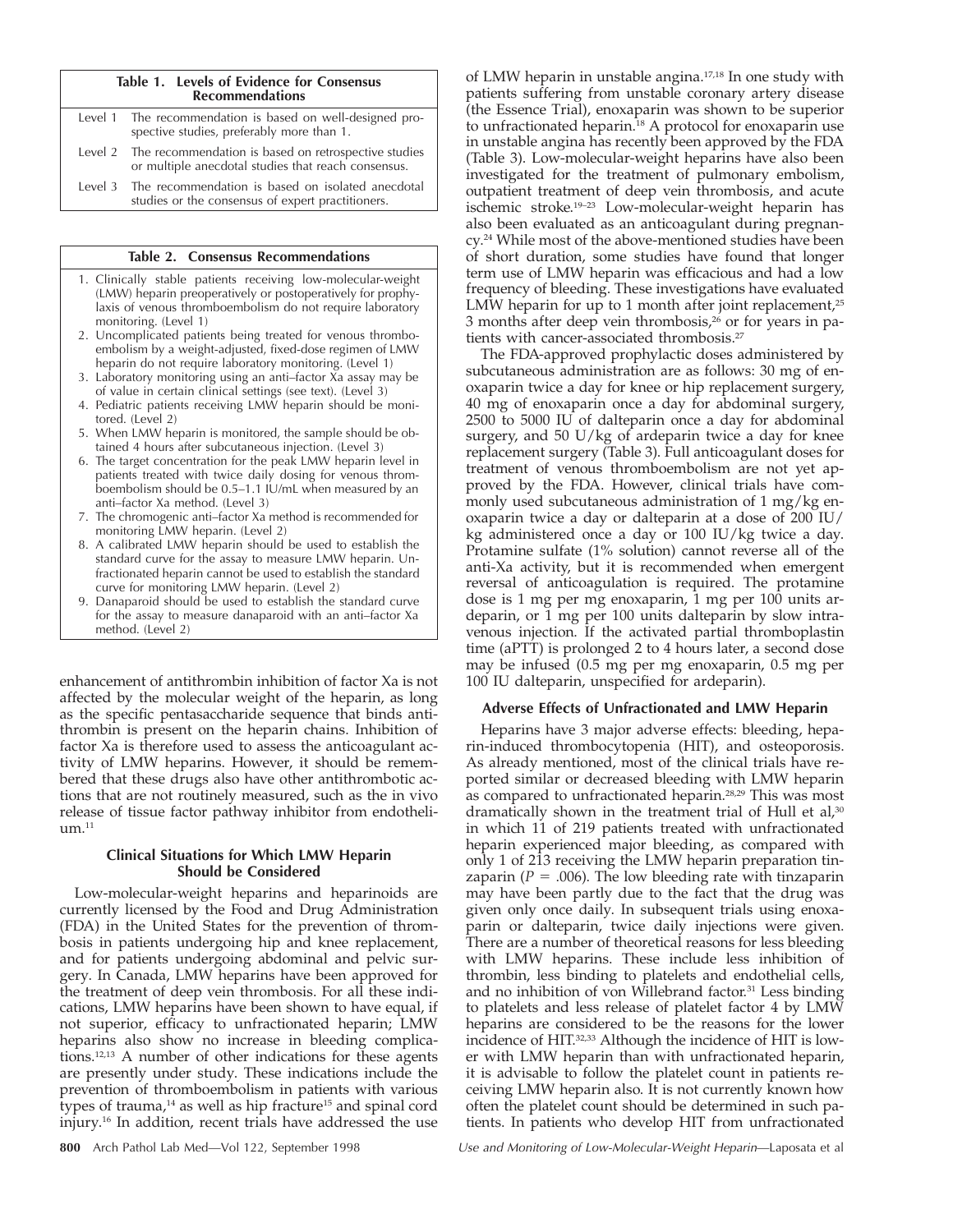| <b>Drug Name</b>                             | Indication                                                                               | <b>Dose</b>                                                                                              | <b>Laboratory Monitoring</b>                                                                               |
|----------------------------------------------|------------------------------------------------------------------------------------------|----------------------------------------------------------------------------------------------------------|------------------------------------------------------------------------------------------------------------|
| Enoxaparin (Lovenox)                         | DVT prophylaxis for knee or<br>hip replacement surgery                                   | 30 mg twice daily subcutane-<br>ously                                                                    | Anti-Xa levels are not routinely<br>necessary, particularly at prophy-<br>lactic doses; anti-Xa levels may |
|                                              | DVT prophylaxis for abdominal<br>surgery                                                 | 40 mg once daily subcutane-<br>ously                                                                     | be used if significant renal im-<br>pairment (see text for additional<br>precautions)                      |
|                                              | Unstable angina and non-Q-<br>wave myocardial infarction                                 | 1 mg/kg twice daily subcuta-<br>neously, with asprin                                                     | Periodic monitoring of the complete<br>blood count (including platelet                                     |
| Dalteparin (Fragmin)                         | DVT prophylaxis for abdominal<br>surgery                                                 | 2500-5000 IU once daily<br>subcutaneously                                                                | count) and occult fecal blood is<br>recommended                                                            |
| Ardeparin (Normiflo)                         | DVT prophylaxis for knee re-<br>placement surgery                                        | 50 U/kg twice daily subcuta-<br>neously                                                                  |                                                                                                            |
| Danaparoid (Orgaran)                         | DVT prophylaxis for hip re-<br>placement surgery                                         | 750 U twice daily subcutane-<br>ously                                                                    |                                                                                                            |
| Lepirudin (Refludan) (a<br>brand of hirudin) | Anticoagulation in patients with<br>heparin-induced thrombocy-<br>topenia and associated | $0.4 \text{ mg/kg}$ (up to 110 kg) bo-<br>lus, then 0.15 mg/kg (up to<br>110 kg) continuous intrave-     | Check aPTT 4 hours after start of<br>infusion, then at least once daily                                    |
|                                              | thromboembolism                                                                          | nous infusion (lower dose<br>for renal impairment; avoid<br>if creatinine $>6$ mg/dL or<br>hemodialysis) | Target aPTT is 1.5-2.5 times mean<br>of normal range; adjust dose if<br>outside the target range           |

\* DVT indicates deep venous thrombosis; aPTT, partial thromboplastin time.

heparin, the HIT antibody frequently cross-reacts with LMW heparin. Therefore, LMW heparin should not be used in patients with HIT. Less bone resorption by LMW heparins may account for the decreased frequency of osteoporosis relative to unfractionated heparin.34–36 These properties would favor widespread use of LMW heparin. However, a dose of LMW heparin in the United States is significantly more expensive than a dose of unfractionated heparin. Despite the higher cost per dose, LMW heparin may actually be more cost-effective than unfractionated heparin.37,38

#### **Laboratory Monitoring of LMW Heparin**

Low-molecular-weight heparin has excellent bioavailability when administered subcutaneously, leading to a predictable response in most patients. Therefore, clinically stable, uncomplicated patients receiving low doses of LMW heparin preoperatively or postoperatively for prophylaxis of venous thromboembolism or higher doses for treatment of venous thromboembolism do not require laboratory monitoring. However, in some clinical settings, measurement of LMW heparin concentration in plasma using an anti-Xa activity assay may increase the safety or efficacy of the anticoagulant.<sup>39</sup>

Patients with renal insufficiency have delayed clearance of LMW heparin; consequently, they may benefit from monitoring.39–41 In addition, patients receiving therapeutic levels (eg, 1 mg/kg enoxaparin q 12 hours or 200 U/kg dalteparin daily) of LMW heparin for prolonged periods of time may benefit from monitoring to prevent excessive or insufficient anticoagulation. Patients in this category would include long-term outpatients with malignancy (Trousseau's syndrome); patients with thrombosis refractory to warfarin, as found in myeloproliferative disorders or the antiphospholipid antibody syndrome; and patients who cannot take warfarin. Examples of the latter would

include pregnant patients and those with allergic reactions to coumarins. Treatment or prophylaxis of thrombosis in pregnancy may require intermittent monitoring because of changing requirements as the pregnancy proceeds, such as the need for an increased dose in the third trimester of pregnancy.24 Patients who are treated for shorter periods but who have a high risk of bleeding, such as postoperative patients and those with a high likelihood of thrombotic recurrence, may also benefit from monitoring to avoid periods of over- or under-anticoagulation. The markedly obese patient and the patient with low body weight may also require intermittent monitoring because of possible differences in the pharmacokinetics of LMW heparin in such patients compared with patients closer to ideal body weight. Finally, as newborns may require a different dosage scheme than adults, monitoring may be necessary to assure adequate therapy. In a study with 25 patients, it was found that newborns required 1.6 mg/kg enoxaparin twice a day to bring them into the target range of 0.5 to 1.0 IU/mL, but that adult doses  $(1 \text{ mg/kg})$  twice a day) sufficed for older children.42

Limited data are available on anti-Xa activity levels relative to time of injection of therapeutic doses of LMW heparin.43,44 Maximal plasma concentrations typically occur 1 to 5 hours following administration of a dose, with the maximum peak varying slightly between LMW heparins. Anti-Xa levels at 4 hours after a dose (peak levels) have been measured in several studies, and the peak plasma concentrations varied rather widely. Plasma concentrations immediately prior to the administration of a daily LMW heparin dose averaged 0.1 IU/mL. In general, measurement of a heparin level near its peak (4 hours) seems to have a stronger correlation with safety and efficacy than trough levels obtained just prior to administration of a dose. Therefore, if LMW heparin therapy is monitored, the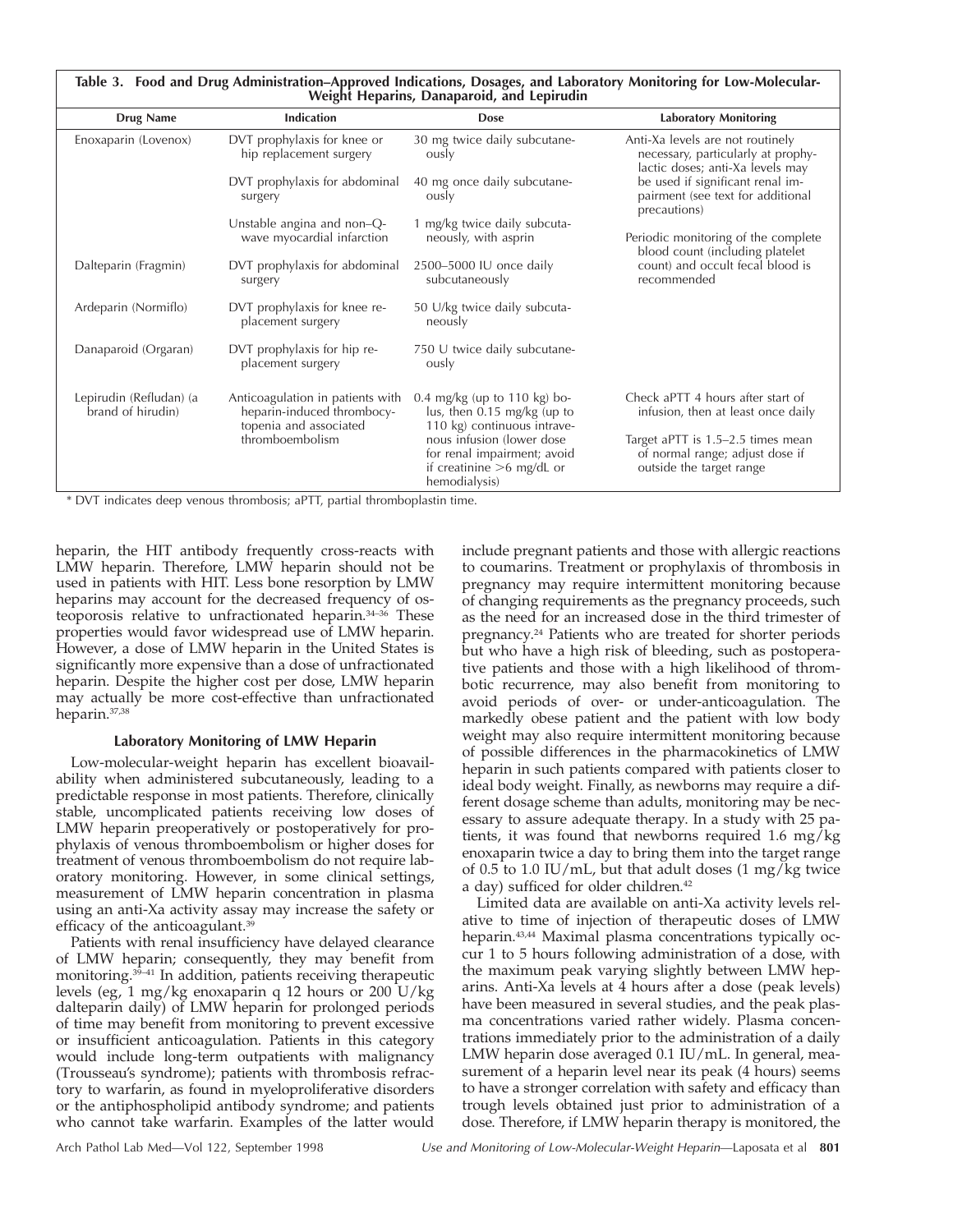sample should be drawn approximately 4 hours after subcutaneous administration.

The chromogenic anti-Xa method is the assay of choice for determining the plasma concentration of LMW heparin. Although it may be mildly prolonged during therapy, the aPTT is not helpful in monitoring LMW heparin. Anti-Xa clotting methods, such as *Heptest* (American Diagnostica, Greenwich, Conn), have been used, but they may give different results from the chromogenic method and they may be influenced by the anti-IIa activity of LMW heparins.40,45

Studies have shown that the LMW heparin preparation given to the patient is the best material for preparation of the standard curve.46 There is no need to use the same lot that the patient is receiving; any lot supplied by the manufacturer can be used, provided that its anti-Xa activity in IU/mL has been calibrated directly or indirectly against the World Health Organization (WHO) standard for LMW heparin. Therefore, if different LMW heparins are used in the same hospital, the use of a single LMW heparin standard for each preparation is acceptable. It should be noted that danaparoid, which is not a LMW heparin, must have its own standard for use in the anti-Xa assay.

As the commercial availability of LMW heparin standards for controls and standard curve construction is limited, plasma samples supplemented with LMW heparin may be used for these purposes at the present time. Plasma samples supplemented with LMW heparin may give lower results in the anti-Xa assay than samples collected from patients given LMW heparin; however, the differences are not as great in the anti-Xa assay as they are for the aPTT. Commercial controls will probably become more available as more laboratories perform anti-Xa assays.

Manufacturers are expected to calibrate an in-house standard of their own material against the WHO standard, then use this in-house material to assign potency to individual lots of LMW heparin. It is recommended that manufacturers include information on LMW heparin units referenced to the WHO standard in the package insert. Some European manufacturers may use the European Pharmacopoeia standard, which has been calibrated against the WHO standard. The WHO standard cannot be supplied in adequate amounts for routine use as a standard in clinical laboratories, but it can be used as an occasional confirmation of calibrator or control samples. The WHO LMW heparin standard has been useful as a reference material for the current range of LMW heparin products. Its anti-Xa/anti-IIa ratio of 2.5 is in the middle of the range of 1.5 to 4.0 for the various products.<sup>47</sup> The need for additional standards will be considered as other LMW heparins with very different anti-Xa to anti-IIa ratios are introduced.

Since all manufacturers calibrate, directly or indirectly, against the WHO standard, there is no need for a conversion factor to other units. However, there may be some complications with enoxaparin, for which dosage recommendations are in mg, and with nadroparin, for which dosage recommendations have previously been expressed in Institut Choay Units (ICU), which differ approximately threefold from International Units of anti-Xa activity. However, provided that they have been calibrated for anti-Xa activity against the WHO standard for LMW heparin, these products can be used for constructing standard curves in anti-Xa assays.

The therapeutic range has not been rigorously defined

for LMW heparin, as many of the studies performed to date have not reported anti-Xa levels. It is suggested that performance of anti-Xa levels be included in future clinical trials, even if the levels are not used for monitoring, to further define a therapeutic range to benefit future patients who may need monitoring (eg, renal failure, newborn, pediatric, and pregnant patients). For twice-a-day dosing in the treatment of venous thromboembolism, an acceptable target range for a sample collected 4 hours after subcutaneous injection (peak level) is 0.4 to 1.1 IU/mL; a more conservative range would be 0.6 to 1.0 IU/mL. In one study using twice-a-day administration, an increased risk of bleeding was suggested at anti-Xa activities above the 0.8 to 1.0 IU/mL range.<sup>48</sup> The therapeutic range is even less clear for once-a-day dosing, but the target range will likely be higher, possibly 1.0 to 2.0 IU/mL in samples collected 4 hours after subcutaneous injection (peak level).<sup>49–</sup> <sup>54</sup> At this point, there are insufficient data to determine if there should be individual target ranges for each individual LMW heparin. However, there does appear to be sufficient similarity between the commercially available LMW heparins to aim for one overall target range.

Specimens for LMW heparin assays should be collected according to the same protocol used for other coagulation assays.55,56 In view of the recent recommendations by the National Committee for Clinical Laboratory Standards, specimens should be collected in 0.109 mol/L (3.2%) sodium citrate tubes with a whole blood-anticoagulant ratio of 9:1. The sample must be centrifuged to separate the cells from the plasma within 1 hour of sample collection. The assay should ideally be performed within 2 to 4 hours after collection. However, the citrated platelet-poor plasma may be frozen at  $-20^{\circ}$ C and assayed at a later time; the platelet-poor plasma should have a platelet count of less than  $10 \times 10^9$ /L.

#### **DANAPAROID**

#### **Actions, Clinical Indications, and Monitoring Requirements**

Danaparoid (also called Org 10172, Orgaran, Lomoparan) is a heparinoid composed of a mixture of LMW glycosaminoglycans.57 The mixture contains 84% heparan sulfate, 12% dermatan sulfate, and 4% chondroitin sulfate, and exhibits predominantly anti–factor Xa activity. The anti-Xa to anti-IIa ratio is approximately 28:1 and results in an anti-IIa activity below the limit of detection in most assays.58 Drug monitoring is achieved with anti-Xa assays even though the anti-Xa activity of danaparoid on a milligram basis is approximately 10-fold less than that of LMW heparin. The half-life of the anti-Xa activity is 19 to 24 hours; the half-life of the anti-IIa activity is 2.0 to 3.5 hours.59,60 The half-life of total antithrombotic activity is between the half-lives of anti-Xa and anti-IIa activities, at approximately 8 hours. Twice daily dosing is required when using the subcutaneous route.59,60 Bioavailability of danaparoid for subcutaneous dosing is essentially 100%. The kidney plays a major role in the elimination of danaparoid, and its half-life is prolonged in renal failure.<sup>59,61</sup>

The mechanism of danaparoid action is only partially understood. Four percent of the heparan sulfate contains the pentasaccharide sequence found in heparin that binds antithrombin and enhances its anti-factor Xa activity. The remainder of the heparan sulfate also appears to contribute to the anticoagulant effect in some way. Dermatan sul-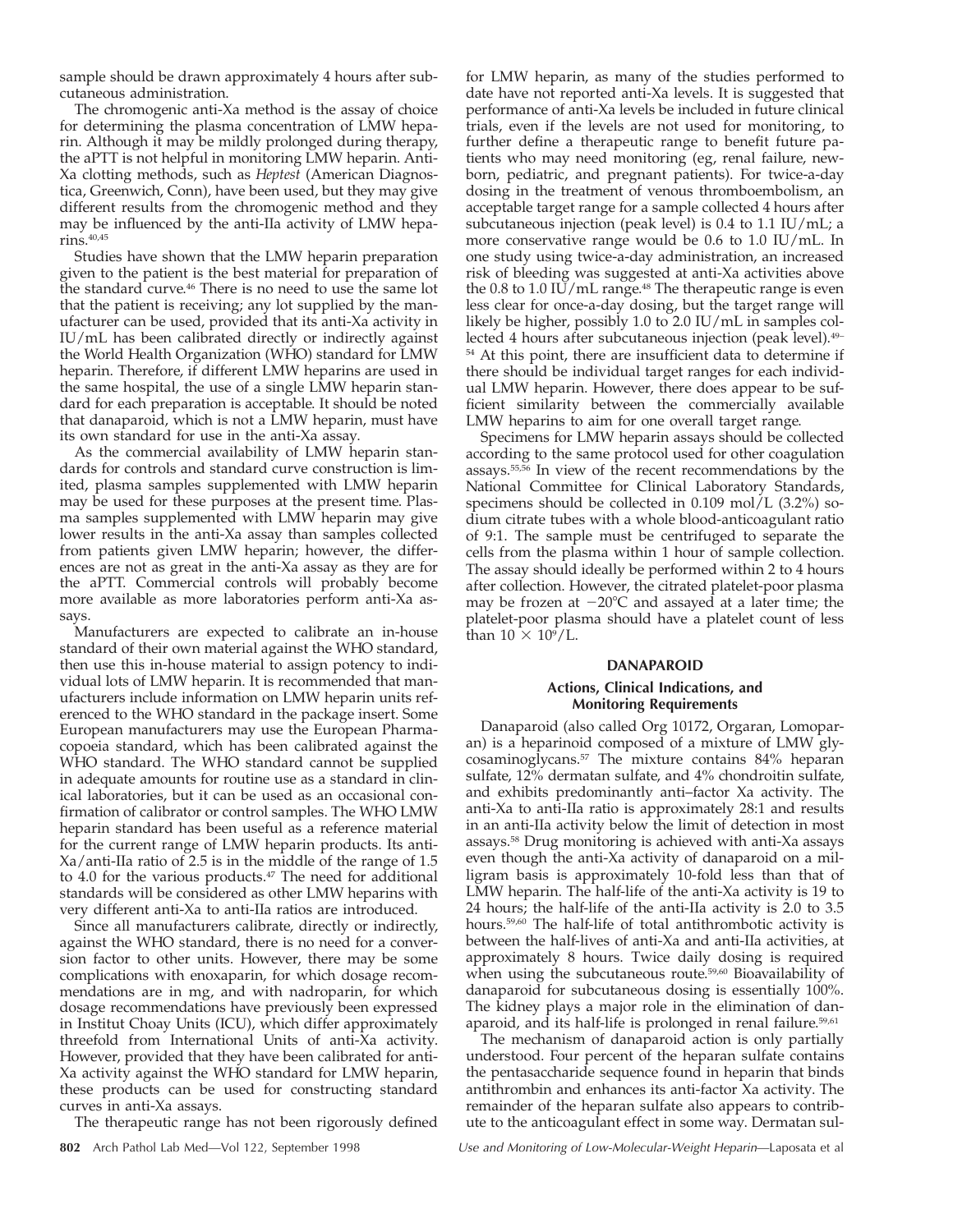fate enhances the activity of heparin cofactor II, which inhibits factor IIa.58

Danaparoid has been used in patients with HIT.57,62 In most cases of HIT, the causative antibodies do not crossreact with danaparoid; in these cases, danaparoid appears to be a safe anticoagulant. However, approximately 10% of patients demonstrate in vitro cross-reactivity, and these patients may be at risk for HIT-associated thrombosis if danaparoid is used.63 Therefore, a negative in vitro platelet aggregation or serotonin release test result in response to danaparoid prior to using danaparoid in HIT patients is ideal. Danaparoid should be discontinued if the thrombocytopenia persists or worsens. There are a growing number of reports of successful danaparoid use in patients for whom in vitro cross-reactivity was discovered retrospectively, suggesting that in vitro cross-reactivity commonly lacks clinical significance. At the present time, the commercially available enzyme-linked immunosorbent assays for heparin-induced thrombocytopenia cannot be used to determine danaparoid cross-reactivity.

For rapid full anticoagulation, the American College of Chest Physicians consensus panel recommends an intravenous bolus of 2500 U (1250 U if  $<$  55 kg and 3750 U if .90 kg), followed by 400 U/hr for 4 hours, then 300 U/ hr for 4 hours, then 150 to 200 U/hr to maintain anti-Xa levels at 0.5 to 0.8 U/mL.<sup>64</sup> Alternatively, the intravenous bolus can be followed by subcutaneous administration of 1250 U subcutaneously, 2 or 3 times a day. The anti-Xa level is determined 6 hours after subcutaneous injection in an anti-Xa assay in which danaparoid, and not LMW or unfractionated heparin, is used to construct the standard curve.57,64 Although anti-Xa monitoring is advised, it has been suggested that the dosing listed can be used without monitoring if anti-Xa monitoring is not available and renal function is normal, in as much as bleeding complications are uncommon.<sup>64</sup> One study has shown promising results, compared with a heparin treatment arm, for the treatment of venous thromboembolism with an intravenous bolus of 1250 or 2000 U of danaparoid, followed by subcutaneous administration of 1250 or 2000 U twice a day, with no danaparoid monitoring.58

Danaparoid has also been used successfully for deep venous thrombosis prophylaxis, generally with subcutaneous administration of 750 U twice a day. For patients who weigh more than 90 kg, a dose of 1250 U twice a day or 750 U three times a day may be used. Although anti-Xa monitoring of prophylactic dosing is generally not required, prophylactic dosing yields an anti-Xa level of 0.15 to 0.35 U/mL.<sup>64</sup> Danaparoid has been used for hemodialysis,<sup>57,65–68</sup> acute ischemic stroke,<sup>69–71</sup> and disseminated intravascular coagulation.72 Additionally, more than 50 patients have undergone cardiopulmonary bypass with danaparoid anticoagulation.68,73–77 A dosing protocol for the use of danaparoid during cardiopulmonary bypass in patients with HIT has been proposed by Magnani et al.<sup>76</sup> The protocol is based on the results from 53 patients who have undergone cardiopulmonary bypass with danaparoid. The initial protocol had to be modified to decrease postoperative bleeding. The current protocol suggests a  $125 \text{ U/kg}$ intravenous bolus after thoracotomy, with 3 U/mL in the priming fluid. An intravenous infusion of 7 U/kg/hr is started at the time of bypass hook-up. The infusion should be stopped 45 to 60 minutes before the anticipated completion of bypass. At the present time, the protocol does not require anti-Xa monitoring. There is an increased risk of bleeding when using danaparoid for cardiopulmonary bypass, owing to the long half-life of danaparoid and the inability to reverse danaparoid with protamine.

There is no reversal agent for danaparoid. Protamine provides little if any clinical improvement in bleeding complications. There is one case report of successful emergent reversal of danaparoid after bypass using plasmapheresis.78 Unlike unfractionated heparin, ''heparin-resistance'' is not a significant problem because danaparoid is not readily neutralized by plasma proteins.76 Danaparoid produces small linear effects on the prothrombin time, aPTT, thrombin time, and activated clotting time.

Danaparoid is supplied by Organon Inc (West Orange, NJ) under the trade name Orgaran. It has recently been approved by the FDA for prophylactic use in patients undergoing elective hip replacement (Table 3). Therefore, it is readily available in the United States at the present time.

#### **HIRUDIN**

#### **Actions, Clinical Indications, and Monitoring Requirements for Hirudin and Its Related Compounds**

Hirudin and its related compounds are direct thrombin inhibitors. Hirudin (HBW 023, CGP 39393, Revasc, desirudin, Lepirudin) is found in the medicinal leech *Hirudo medicinalis.* Recombinant hirudin differs from natural hirudin by the lack of a sulfate group on tyrosine 63, and is therefore also called desulfatohirudin.79 Hirudin binds tightly to thrombin and blocks both its active (catalytic) site and its substrate-binding site.

Hirugen is a peptide fragment of hirudin, containing amino acids  $53-64$  of hirudin.<sup>31</sup> It is a weak thrombin inhibitor, inasmuch as it binds to the substrate recognition site of thrombin but not the active catalytic site. It inhibits the binding of high-molecular-weight substrates, such as fibrinogen and platelets, to thrombin, but it does not reduce the binding of low-molecular-weight substrates to thrombin.

Hirulog (bivalirudin) is synthesized by combining DPhe-Pro-Arg-Pro-(Gly4) to the amino terminal region of hirugen. The tetrapeptide DPhe-Pro-Arg-Pro is specific for the inhibition of the catalytic site of thrombin. Consequently, Hirulog binds to both the active catalytic site and the substrate binding site of thrombin and is a potent thrombin inhibitor. Its effect is transient because thrombin slowly cleaves the Pro-Arg bond within the tetrapeptide component of Hirulog, transforming Hirulog into a hirugen-like compound.80

Hirudin and Hirulog offer several advantages over heparin. First, the mechanism of action is independent of plasma antithrombin. They are not affected by platelet factor 4, histidine-rich glycoprotein, or other substances that can cause heparin resistance. Consequently, they have a more predictable dose response than unfractionated heparin.<sup>31</sup> Additionally, in contrast to unfractionated heparin, hirudin and Hirulog are capable of efficiently inhibiting clotbound thrombin. Lastly, they do not cause HIT nor do they cross-react with the antibodies that cause HIT. Therefore, they have been reported to be useful for patients with HIT who require continued anticoagulation. A disadvantage of hirudin and related compounds is that there is no reversal agent. However, owing to the short half-life of hirudin and Hirulog, a reversal agent may not be necessary. A concern over the possibility of the formation of anti-hirudin antibodies has been raised; although, by some reports, this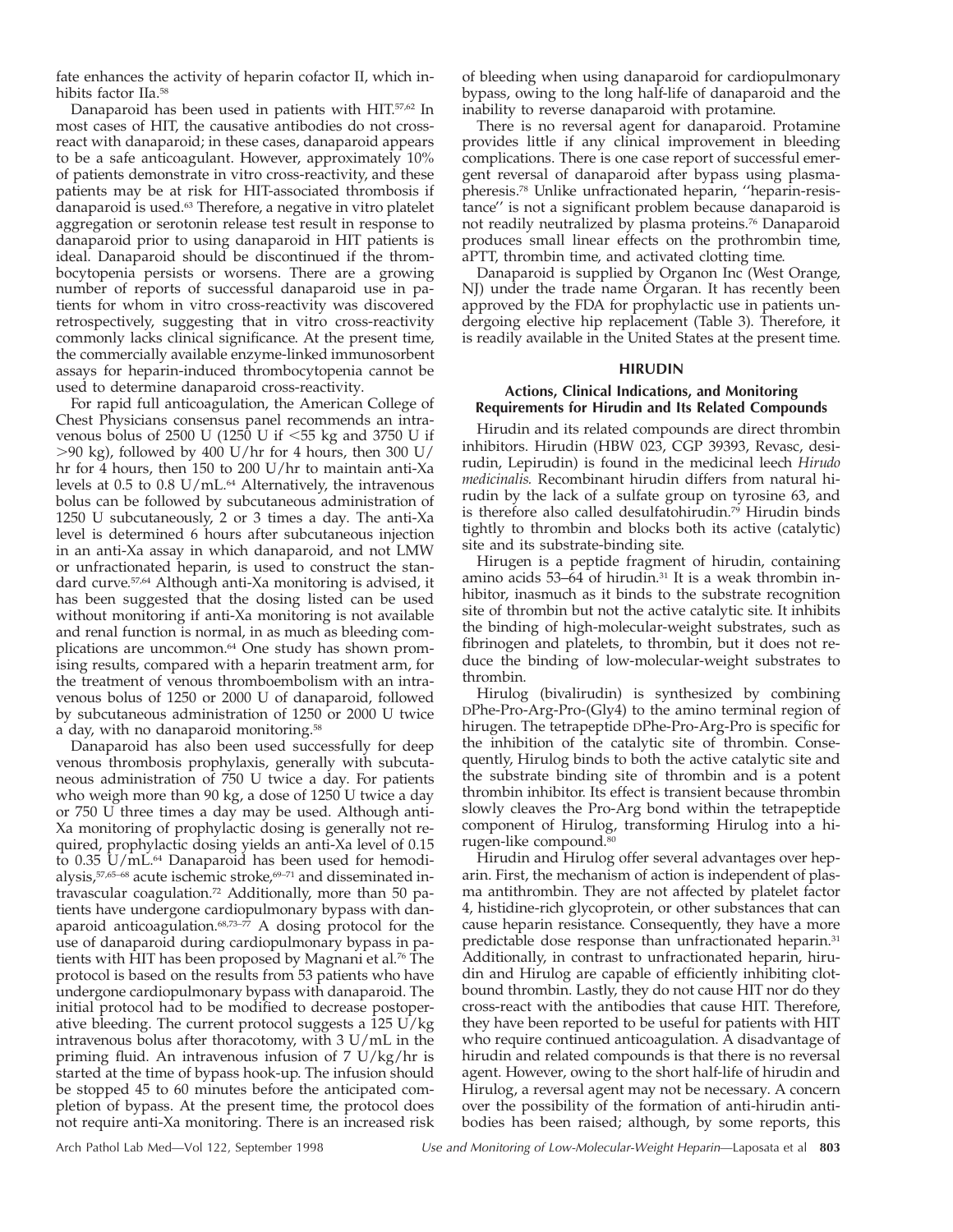has not been demonstrated to be an issue thus far.<sup>79,81</sup> By other reports, the formation of antihirudin antibodies can be common and may increase the anticoagulant effect of hirudin.

The half-life of intravenously administered hirudin is nearly 50 minutes.<sup>82</sup> The half-life of subcutaneously administered hirudin is longer, approximately 2 to 3 hours, owing to slow absorption.79,83 The bioavailability of subcutaneous hirudin is approximately 90%.83 The kidney is required for excretion of hirudin.79 A recent study found that hirudin was not effectively removed by hemodialysis, and the mean half-life of hirudin in patients with endstage renal failure was 52 hours.<sup>84</sup>

One hirudin dosing regimen has recently been approved by the FDA (Table 3). The hirudin dosages used in recent studies, which showed equivalent or improved results when compared with heparin, include the following:

**Deep Venous Thrombosis Prophylaxis.—**(1) Ten to 20 mg administered subcutaneously twice a day; the aPTT 1.5 to 3 hours after hirudin injection was prolonged 1.3 to 1.4-fold. $85$  (2) Fifteen milligrams hirudin twice a day was found to be superior to 40 mg of enoxaparin.<sup>86</sup>

**Treatment of Venous Thromboembolism.—**(1) Intravenous bolus of 0.07 mg/kg over 3 minutes followed by intravenous administration of 0.05 mg/kg/hr for 5 days with no monitoring adjustments and no comparison to heparin; the aPTT remained 1.2 to 2.8 times control. $57$  (2) Subcutaneous administration of 0.75 to 2.00 mg/kg twice a day with no monitoring adjustments; the aPTT 3 hours after hirudin injection remained at 2.2 to 2.7-fold above baseline. Immediately prior to subsequent injections, the aPTT was 1.5 to 2.0-fold over baseline.<sup>88</sup>

**Coronary Angioplasty.—**Intravenous bolus of 40 mg followed by intravenous administration of 0.2 mg/kg/hr for 24 hours, then subcutaneous administration of 40 mg twice a day for 3 days without monitoring or dosage adjustments.<sup>8</sup>

**Unstable Angina or Acute Myocardial Infarction.—**Intravenous bolus of 0.1 mg/kg followed by intravenous administration of 0.1 mg/kg/hr for 3 to 5 days with adjustments to maintain the aPTT between 60 and 85 seconds. Virtually all patients received aspirin, and thrombolytic therapy was added at the discretion of the attending physician.<sup>90</sup>

**Acute Myocardial Infarction.—**Intravenous bolus of 0.1 mg/kg, not to exceed a total dose of 15 mg, followed by intravenous administration of 0.1 mg/kg/hr, not to exceed 15 mg/hr, with adjustments to maintain the aPTT between 55 and 85 seconds. Patients also received aspirin and thrombolytic therapy.<sup>91</sup>

**Acute Myocardial Ischemia Without ST-Segment Elevation.—**Intravenous bolus of 0.2 to 0.4 mg/kg, then intravenous administration of 0.10 to 0.15 mg/kg/hr for 72 hours with adjustments to maintain the aPTT between 60 and 100 seconds.<sup>92</sup>

Three earlier trials using higher doses of hirudin (a 0.4– 0.6 mg/kg bolus followed by 0.15–0.2 mg/kg/hr) versus heparin for myocardial ischemia or infarction, in most cases in conjunction with thrombolytic therapy and aspirin, were stopped early owing to increased rates of bleeding in the hirudin groups.<sup>93-95</sup> These results indicate that hirudin may have a narrow window of safety, especially when used in conjunction with thrombolytic therapy and

aspirin for acute coronary syndromes. Hirudin has also been used for anticoagulation in patients with HIT, including HIT patients who have successfully undergone cardiopulmonary bypass using hirudin.<sup>96-99</sup>

It appears that target levels of anticoagulation are more predictably achieved with hirudin than with heparin.<sup>91,99</sup> Nevertheless, some studies have indicated that monitoring and appropriate dosage adjustments of hirudin may be indicated.<sup>87,90</sup> The test used most often for laboratory monitoring is the aPTT. However, an in vitro study found that the aPTT varies depending on the aPTT reagent.100 Other tests that have been suggested for monitoring hirudin therapy include the thrombin time, ecarin clotting time, chromogenic anti-factor IIa assays, or immunoassays for hirudin.<sup>101</sup> The thrombin time is generally too sensitive and the prothrombin time, although it is prolonged with hirudin therapy, is generally too insensitive.<sup>79</sup> The method for monitoring hirudin based on the ecarin clotting time test has been gaining greater acceptance. This assay involves the use of a prothrombin activator from the snake venom from *Echis carinatus.*98,102

Suppliers of hirudin include Ciba-Geigy (Summit, NJ), Knoll Pharmaceuticals (Mt Olive, NJ), Transgene (Strasbourg, France), and Hoechst-Marion Roussel (Kansas City, Mo). The Knoll preparation of hirudin contains polyethylene glycol, which gives the product a longer half-life and thereby allows for less frequent dosing. One brand of hirudin has recently been approved for clinical use by the FDA, and it should become readily available in the United States in the near future (Table 3).

Hirulog has a half-life of approximately 36 minutes.<sup>103</sup> In a recent study, the mean half-life in 8 patients with severe renal failure was 3.5 hours between dialysis procedures and 1.3 hours during dialysis (B. Adelman, MD, written communication, October 1997). The optimal dose and laboratory monitoring protocols for Hirulog are not yet established. Dosages used in recent studies, which showed equivalent or improved results when compared with heparin, include the following:

**Deep Venous Thrombosis Prophylaxis.—**Subcutaneous administration of 1 mg/kg three times a day with no comparison to heparin; the aPTT 2 hours after injection was approximately 1.5 to 1.7 times control.104

**Coronary Angioplasty.—**Intravenous bolus of 1 mg/kg followed by intravenous administration of 2.5 mg/kg/hr for 4 hours, then 0.2 mg/kg/hr for 14 to 20 hours without monitoring adjustments, given with aspirin.105

**Unstable Angina.—**Intravenous administration of up to 1.0 mg/kg/hr for 72 hours with no comparison to heparin, given with aspirin; the aPTT remained up to 3.0 times the baseline value.106

**Myocardial Infarction.—**Intravenous bolus of 0.125 or 0.25 mg/kg, then intravenous administration of 0.25 or 0.5 mg/kg/hr for 12 hours, then 0.125 or 0.25 mg/kg/hr, given with streptokinase and aspirin.107

**Thrombosis From HIT.—**There are case reports of the successful use of Hirulog in such patients.<sup>108</sup>

Biogen (Cambridge, Mass) recently sold all rights of Hirulog to Medicines Co (Cambridge, Mass). Hirulog is not yet approved for use by the FDA.

#### **ARGATROBAN**

#### **Actions, Clinical Indications, and Monitoring Requirements**

Argatroban (also called MD-805, argipidine, MCI-9038, and Novastan) is a reversible synthetic direct thrombin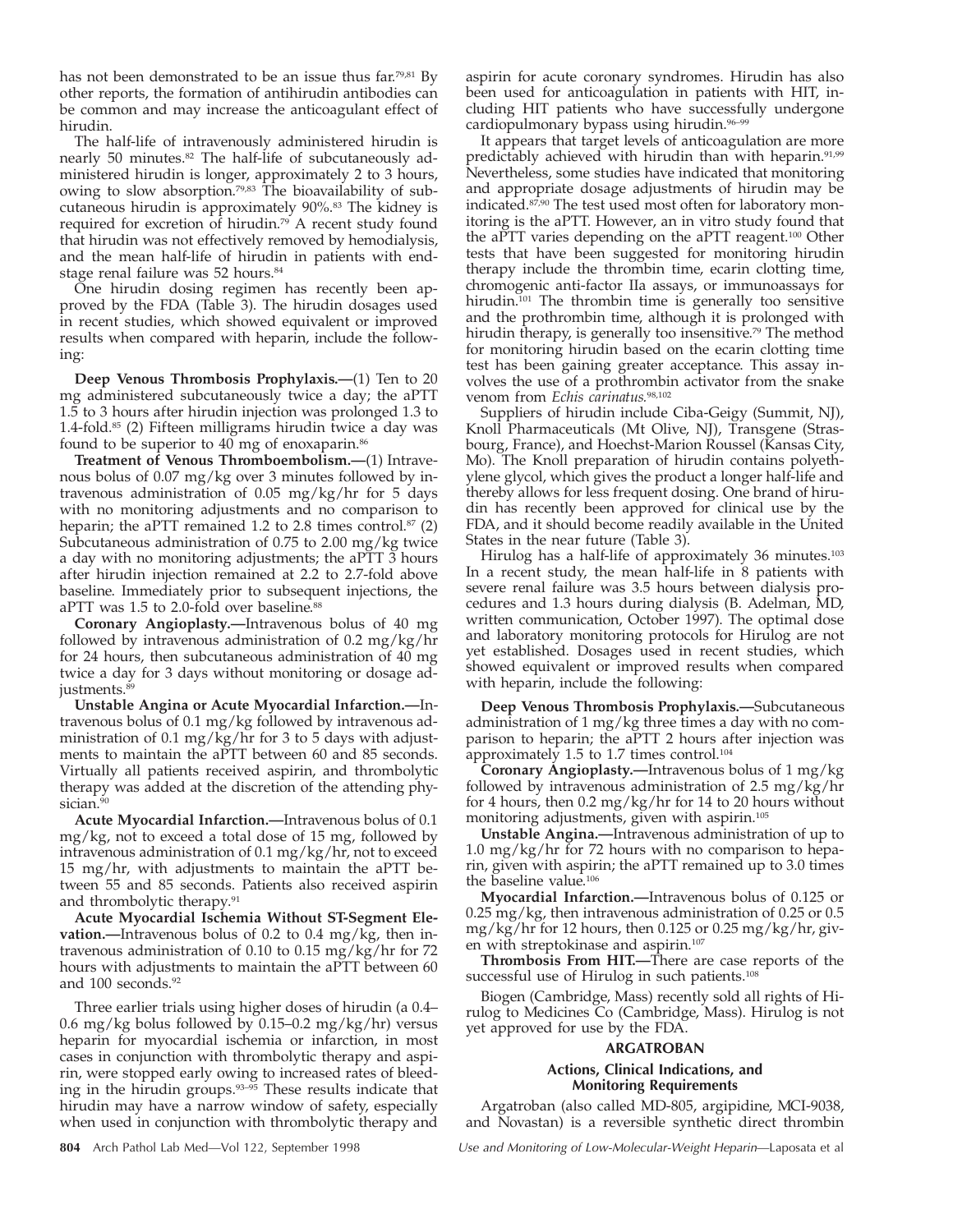inhibitor derived from arginine. Argatroban is competitive inhibitor of thrombin that binds to the active site of thrombin. It offers the same advantages over heparin as described for hirudin.<sup>31,109</sup> As with hirudin and Hirulog, there is no reversal agent for argatroban, but a reversal agent may not be necessary since argatroban has a short half-life of approximately 24 minutes.<sup>110</sup> Argatroban is cleared by hepatic metabolism and renal excretion.109 Owing to its small size, it is not very immunogenic and is therefore unlikely to induce antibody formation.<sup>111</sup>

Optimal dosage and laboratory monitoring protocols for argatroban have not yet been fully established. Argatroban has been studied in small but promising trials for the following conditions:

**Heparin-Induced Thrombocytopenia.—**Intravenous administration of 2 to 10  $\mu$ g/kg/min to maintain the aPTT at 1.5 to 3.0 times control; the aPTT is monitored daily as well as 2 hours after the start of the infusion and 2 hours after each dosage adjustment.109

**Unstable Angina.—**Intravenous administration of 0.5 to  $5 \mu$ g/kg/min for 4 hours was effective, although angina returned in 21% of patients after discontinuation of argatroban.<sup>112</sup>

**Percutaneous Transluminal Coronary Angioplasty.—** During angioplasty, intravenous bolus of  $0.35$  mg/kg, then intravenous administration of 15 to 40  $\mu$ g/kg/min to keep the activated clotting time between 300 and 450 seconds.109,113 After angioplasty, intravenous administration at a rate of 0.6 to 1.0 mg/kg/hr for 4 days to maintain the aPTT at 1.5 to 2.0 times baseline.<sup>114</sup>

**Hemodialysis.—**Intravenous bolus of 10 mg plus 20 mg/hr continuous infusion was shown to elevate the aPTT 2.4-fold and yield a plasma argatroban level of 2.2  $\mu$ g/  $mL^{115}$ 

**Acute Myocardial Infarction.—**Intravenous bolus of 100  $\mu$ g/kg, then intravenous administration at a rate of 3  $\mu$ g/kg/min, given with alteplase.<sup>116</sup>

The results of 2 larger promising trials, the ARG911 trial in HIT patients and the Myocardial Infarction Novastan Trial (MINT) in myocardial infarction patients, will be published soon. Argatroban has been reported to be useful in a small number of patients with acute ischemic stroke<sup>117</sup> and disseminated intravascular coagulation.<sup>115</sup> The prothrombin time, aPTT, and activated clotting time are prolonged by argatroban. The aPTT is commonly used for therapeutic monitoring of argatroban, but the activated clotting time has been used in some studies. The prothrombin time cannot be used to monitor warfarin while patients on argatroban are being converted to oral anticoagulant therapy. It has been recommended that chromogenic factor X assays be used to monitor warfarin in these situations until the argatroban has been discontinued.109 In the United States, argatroban is supplied by Texas Biotechnology (Houston, Tex) under the trade name Novastan. The product has not yet been approved for use by the FDA and is consequently not readily available in the United States at the present time.

#### **References**

1. Barrowcliffe TW, Johnson EA, Thomas DP. Low Molecular Weight Heparin. New York, NY: John Wiley & Sons; 1992:209.

2. Bara L, Bilaud E, Gramond G, Kher A, Samama M. Comparative pharmacokinetics of low molecular weight heparin (PK 10169) and unfractionated heparin after intravenous and subcutaneous administration. Thromb Res. 1985;39: 631–636.

3. Lane DA. Heparin binding and neutralizing proteins. In: Heparin: Chemical

and Biological Properties: Clinical Applications. London: E. Arnold; 1989;17: 363–391.

4. Barzu T, Molho P, Tobelem G, et al. Binding and endocytosis of heparin by human endothelial cells in culture. Biochim Biophys Acta. 1985;845:196-203.

5. Young E, Wells P, Holloway S, Weitz J, Hirsh J. Ex-vivo and in vitro evidence that low molecular weight heparins exhibit less binding to plasma proteins than unfractionated heparin. Thromb Haemost. 1994;71:300–304.

6. Mason L, Rischke J, Young E, Hirsh J. Administration of no affinity heparin in vivo alters the tissue localization and metabolism of unfractionated heparin. Blood. 1995;86:881. Abstract.

7. Hirsh J, Levine MN. Low molecular weight heparin. Blood. 1992;79:1-17. 8. Frydman A, Bara I, Leroux Y, et al. The antithrombotic activity and pharmacokinetics of enoxaparin, a low molecular weight heparin in humans given single subcutaneous doses of 20 to 80 mg. J Clin Pharmacol. 1988;28:609–618.

9. Rosenberg RD, Bauer KA. The heparin-antithrombin system: a natural anticoagulant mechanism. In: Colman RW, Hirsh J, Marder VJ, Salzman EW, eds. Hemostasis and Thrombosis: Basic Principles and Clinical Practice. 3rd ed. Philadelphia, Pa: Lippincott; 1994:837–860.

10. Danielsson A, Raub E, Lindahl U, Bjork I. Role of ternary complexes in which heparin binds both antithrombin and proteinase, in the acceleration of the reactions between antithrombin and thrombin or factor Xa. J Biol Chem. 1986; 261:15 467–15 473.

11. Norrheim L, Abildgaard U, Larsen ML, Lindahl AK. Involvement of the extrinsic pathway in the activities of low molecular weight heparins. Thromb Res. 1991;14(suppl):19–27.

12. Green D, Hirsh J, Heit J, Prins M, Davison B, Lensing AWA. Low molecular weight heparin: a critical analysis of clinical trials. Pharmacol Rev. 1994;46:89-109.

13. Lensing AWA, Prins MH, Davidson BL, Hirsh J. Treatment of deep venous thrombosis with low molecular weight heparins: a meta analysis. Arch Intern Med. 1995;155:601–607.

14. Geerts WH, Jay RM, Code KI, et al. A comparison of low-dose heparin with low-molecular-weight heparin as prophylaxis against venous thromboembolism after major trauma. N Engl J Med. 1996;335:701-707.

15. Clagett GP, Anderson FA, Heit J, Levine MN, Wheeler HB. Prevention of venous thromboembolism. Chest. 1995;108(suppl):312S–334S.

16. Green D, Lee MY, Lim AC, et al. Prevention of thromboembolism after spinal cord injury using low-molecular-weight heparin. Ann Intern Med. 1990; 113:571–574.

17. Firsc Investigators. Low-molecular-weight heparin during instability in coronary artery disease. Lancet. 1996;347:561–568.

18. Cohen M, Demers C, Gurfinkel EP, et al. A comparison of low-molecularweight heparin with unfractionated heparin for unstable coronary artery disease. <sup>N</sup> Engl J Med. 1997;337:447–452.

19. The Columbus Investigators. Low-molecular-weight heparin in the treatment of patients with venous thromboembolism. N Engl J Med. 1997;337:657-662.

20. Simonneau G, Sors H, Charbonnier B, et al. A comparison of low-molecular-weight heparin with unfractionated heparin for acute pulmonary embolism. <sup>N</sup> Engl J Med. 1997;337:663–669.

21. Levine M, Gent M, Hirsh J, et al. A comparison of low-molecular-weight heparin administered primarily at home with unfractionated heparin administered in the hospital for proximal deep-vein thrombosis. <sup>N</sup> Engl J Med. 1996;334:677– 681.

22. Koopman MMW, Prandoni P, Piovella F, et al. Treatment of venous thrombosis with intravenous unfractionated heparin administered in the hospital as compared with subcutaneous low-molecular-weight heparin administered at home. N Engl J Med. 1996;334:682-687.

23. Kay R, Wong KS, Yu YL, et al. Low-molecular-weight heparin for the treatment of acute ischemic stroke. <sup>N</sup> Engl J Med. 1995;333:1588–1593.

24. Hunt BJ, Doughty HA, Majumdar G, et al. Thromboprophylaxis with low molecular weight heparin (Fragmin) and high risk pregnancies. Thromb Haemost. 1997;77:39–43.

25. Bergquist D, Benoni G, Bjorgell O, et al. Low-molecular-weight heparin (enoxaparin) as prophylaxis against venous thromboembolism after total hip replacement. <sup>N</sup> Engl J Med. 1996;335:696–700.

26. Pini M, Aiello S, Manotti C, et al. Low molecular weight heparin versus warfarin in the prevention of recurrences after deep vein thrombosis. Thromb Haemost. 1994;72:191–197.

27. Walsh-McMonagle D, Green D. Low-molecular-weight heparin in the management of Trousseau's Syndrome. Cancer. 1997;80:649–655.

28. Leizorovicz A, Simonneau G, Decousus H, Boissel JP. Comparison of efficacy and safety of low molecular weight heparins and unfractionated heparin in initial treatment of deep venous thrombosis: a meta-analysis. BMJ. 1994;309: 299–304.

29. Hirsh J, Siragusa S, Cosmi B, Ginsberg JS. Low molecular weight heparins (LMWH) in the treatment of patients with acute venous thromboembolism. Thromb Haemost. 1995;74:360–363.

30. Hull RD, Raskob GE, Pineo GF, et al. Subcutaneous low-molecular-weight heparin compared with continuous intravenous heparin in the treatment of proximal-vein thrombosis. <sup>N</sup> Engl J Med. 1992;326:975–982.

31. Weitz JI, Hirsh J. New anticoagulant strategies. J Lab Clin Med. 1993;122: 364–373.

32. Greinacher A, Potzach B, Amiral J, et al. Heparin-associated thrombocy-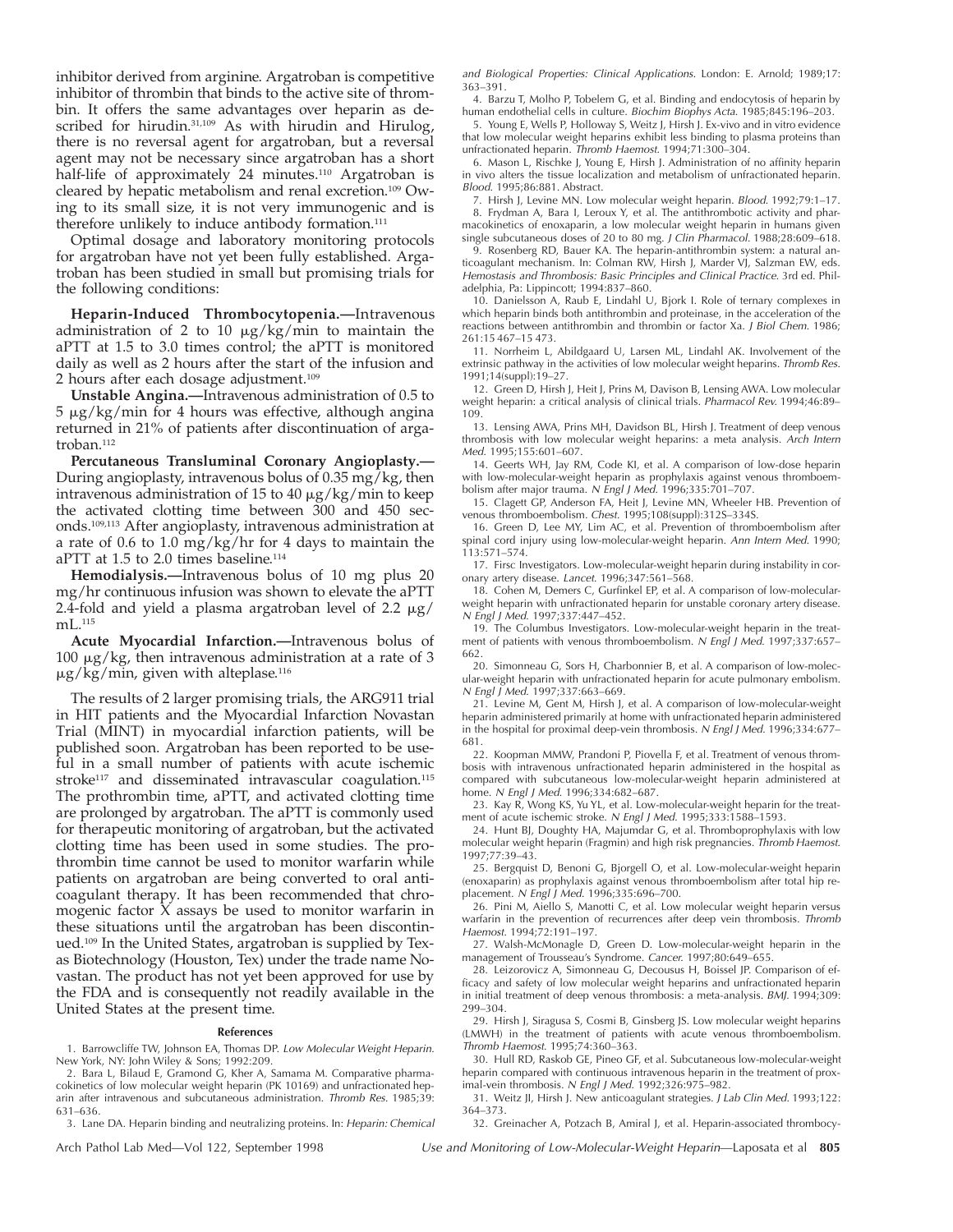topenia: isolation of the antibody and characterization of a multimolecular PF4 heparin complex as the major antigen. Thromb Haemost. 1994;71:247–251.

33. Warkentin TE, Levine MN, Hirsh J, et al. Heparin-induced thrombocytopenia in patients treated with low-molecular weight heparin or unfractionated heparin. <sup>N</sup> Engl J Med. 1995;332:1330–1335.

34. Shaughnessy SG, Young E, Deschamps P, Hirsh J. The effects of low molecular weight and standard heparin on calcium loss from fetal rat calvaria. Blood. 1995;86:1368–1373.

35. Monreal M, Lafoz E, Olive A, del Rio L, Vedia C. Comparison of subcutaneous unfractionated heparin with a low molecular weight heparin (Fragmin) in patients with venous thromboembolism and contraindications to coumarin. Thromb Haemost. 1994;72:7–11.

36. Melissari E, Parker CJ, Wilson NV, et al. Use of low molecular weight heparin in pregnancy. Thromb Haemost. 1992;68:652–656.

37. Anderson DR, O'Brien BJ, Levine MN, et al. Efficacy and cost of lowmolecular-weight heparin compared with standard heparin for the prevention of deep vein thrombosis after total hip arthroplasty. Ann Intern Med. 1993;119: 1105–1112.

38. Hull RD, Raskob GE, Rosenbloom D, et al. Treatment of proximal vein thrombosis with subcutaneous low-molecular intravenous heparin: an economic perspective. Arch Intern Med. 1997;157:289–294.

39. Cadroy Y, Pourrat J, Baladre MF, et al. Delayed elimination of enoxaparin in patients with chronic renal insufficiency. Thromb Haemost. 1991;63:385–390. 40. Boneu B. Low molecular weight heparin: is monitoring needed? Thromb Haemost. 1994;72:330–334.

41. Goudable C, Saivin S, Houin G, et al. Pharmakokinetics of a low molecular weight heparin (Fraxiparine®) in various stages of chronic renal failure. Nephron. 1991;59:543–545.

42. Massicotte P, Adams M, Marzinotto V, Brooker LA, Andrew M. Low-molecular-weight heparin in pediatric patients with thrombotic disease: a dose finding study . J Pediatr. 1996;128:313–318.

43. Harenberg J, Giese Ch, Dempfle CE, Stehle G, Heene DL. Biological activity and safety of the subcutaneous administration of high doses of low molecular weight heparin for 8 days in human volunteers. Thromb Haemost. 1989;61: 357–362.

44. Collignon F, Frydman A, Caplain H, et al. Comparison of the pharmacokinetic profiles of three low molecular mass heparins—daltepaarin, enoxaparin and nadroparin—administered subcutaneously in healthy volunteers (doses for prevention of thromboembolism). Thromb Haemost. 1995;73:630-640.

45. Samama MM. Contemporary laboratory monitoring of low molecular weight heparins. Clin Lab Med. 1995;15:119-123.

46. Sie P, Aillaud MF, de Prost D, et al. Measurement of low molecular weight heparin ex vivo activities in clinical laboratories using various anti Xa assays: interlaboratory variability and requirement of an agreed low molecular weight heparin standard. Thromb Haemost. 1987:58:879-883.

47. Barrowcliffe TW. Low molecular weight heparins. Br J Haematol. 1995;90:  $1 - 7$ .

48. Nieuwenhuis HK, Albada J, Banga JD, Sixma JJ. Identification of risk factors for bleeding during treatment of acute venous thromboembolism with heparin or low molecular weight heparin. Blood. 1991;78:2337–2343.

49. Simonneau G, Charbonnier B, Decousus H, et al. Subcutaneous low-molecular-weight heparin compared with continuous intravenous unfractionated heparin in the treatment of proximal deep vein thrombosis. Arch Intern Med. 1993;153:1541–1546.

50. Agnelli G, Iorio A, Renga C, et al. Prolonged antithrombin activity of lowmolecular-weight heparins. Circulation. 1995;92:2819–2824.

51. Lindmarker P, Holstrom M, Granquist S, Johnsson H, Lockner D. Comparison of once-daily subcutaneous Fragmin with continuous intravenous unfractionated heparin in the treatment of deep vein thrombosis. Thromb Haemost. 1994;72:186–190.

52. Alhenc-Gelas M, Guernic JL, Vitoux JF, et al. Adjusted versus fixed doses of the low-molecular-weight heparin Fragmin in the treatment of deep vein thrombosis. Thromb Haemost. 1994;71:698–702.

53. Holstrom MC, Berglund S, Granquist G, Bratt G, Tornebohm E, Lockner D. Fragmin once or twice daily subcutaneously in the treatment of deep venous thrombosis of the leg. Thromb Res. 1992;67:49–55.

54. Handeland GF, Abildgaard U, Holm HA, Arnesen KE. Dose adjusted heparin treatment of deep venous thrombosis: a comparison of unfractionated and low molecular weight heparin. Eur J Pharmacol. 1990;39:107–112.

55. National Committee for Clinical Laboratory Standards. Collection, Transport, and Processing of Blood Specimens for Coagulation Testing and Performance of Coagulation Assays. 2nd ed. Approved guideline. Villanova, Pa: NCCLS; 1991. NCCLS document H21-A2.

56. Ozawa T, Domagalski J, Mammen E. Determination of low molecular weight heparin by Heptest on the automated coagulation system. Am J Clin Pathol. 1993;99:157–162.

57. Ortel TL, Gockerman JP, Califf RM, et al. Parenteral anticoagulation with the heparinoid Lomoparan (Org 10172) in patients with heparin induced thrombocytopenia and thrombosis. Thromb Haemost. 1992;67:292–296.

58. de Valk HW, Banga JD, Wester JWJ, et al. Comparing subcutaneous danaparoid with intravenous unfractionated heparin for the treatment of venous thromboembolism. Ann Intern Med. 1995;123:1–9.

59. Danhof M, de Boer A, Magnani HN, Stiekema JC. Pharmacokinetic considerations on Orgaran (Org 10172) therapy. Haemostasis. 1992;22:73–84.

60. Stiekema JC, Wijnand HP, Van Dinther TG, et al. Safety and pharmacoki-

netics of the low molecular weight heparinoid Org 10172 administered to healthy elderly volunteers. Br J Clin Pharmacol. 1989;27:39-48.

61. ten Cate H, Henny CP, ten Cate JW, et al. Anticoagulant effects of a low molecular weight heparinoid (Org 10172) in human volunteers and haemodi-alysis patients. Thromb Res. 1985;39:211–222.

62. Magnani HN. Heparin-induced thrombocytopenia (HIT): an overview of 230 patients treated with Orgaran (Org 10172). Thromb Haemost. 1993;70:554– 561.

63. Greinacher A, Amiral J, Dummel V, et al. Laboratory diagnosis of heparinassociated thrombocytopenia and comparison of platelet aggregation test, heparin-induced platelet activation test, and platelet factor 4/heparin enzyme-linked immunosorbent assay. Transfusion. 1994;34:381–385.

64. Hirsh J, Raschke R, Warkentin TE, Dalen JE, Deykin D, Poller L. Heparin: mechanism of action, pharmacokinetics, dosing considerations, monitoring, efficacy and safety. Chest. 1995;108:258–275S.

65. Greinacher A, Philippen KH, Kemkes-Matthes B, et al. Heparin-associated thrombocytopenia type II in a patient with end-stage renal disease: successful anticoagulation with the low-molecular-weight heparinoid Org 10172 haemodialysis. Nephrol Dial Transplant. 1993;8:1176–1177.

66. Henny CP, ten Cate H, ten Cate JW, et al. Use of a new heparinoid as anticoagulant during acute haemodialysis of patients with bleeding complications. Lancet. 1983;i:891–893.

67. Greinacher A, Drost W, Michels I, et al. Heparin-associated thrombocytopenia: successful therapy with the heparinoid Org 10172 in a patient showing cross-reaction to LMW heparins. Ann Hematol. 1992;64:40–42.

68. Rowlings PA, Mansberg R, Rozenberg MC, Evans S, Murray B. The use of a low molecular weight heparinoid (Org 10172) for extracorporeal procedures in patients with heparin dependent thrombocytopenia and thrombosis. Aust N Z J Med. 1991;21:52–54.

69. Massey EW, Biller J, Davis JN, et al. Large dose infusions of heparinoid Org 10172 in ischemic stroke. Stroke. 1990;21:1289–1292.

70. TOAST Investigators. Low molecular weight heparinoid, Org 10172 (danaparoid), and outcome after acute ischemic stroke: a randomized controlled trial. JAMA. 1998;279:1265–1272.

71. Turpie AGG, Gent M, Cote R, et al. A low molecular weight heparinoid compared with unfractionated heparin in the prevention of deep vein thrombosis in patients with acute ischemic stroke. Ann Int Med. 1992;117:353–357.

72. Nieuwenhuis HK, Sixma JJ. Treatment of disseminated intravascular coagulation in acute promyelocytic leukemia with low molecular weight heparinoid

Org 10172. Cancer. 1986;58:761–764. 73. Wilhelm MJ, Schmid C, Kececioglu D, et al. Cardiopulmonary bypass in patients with heparin-induced thrombocytopenia using Org 10172. Ann Thorac Surg. 1996;61:920–924.

74. Marshall LR, Cannell PK, Herrmann RP. Successful use of the aPTT in monitoring of the anti-factor Xa activity of the heparinoid Organon 10172 in a

case of HITS requiring open heart surgery. *Thromb Haemost.* 1992;67:587. Letter.<br>75. Deryck YLJM, Schepp RM, van Krugten RJ, Mochtar B. Heparinoid Org 10172 anticoagulation for cardiopulmonary bypass: a case report. J Cardiothorac Vasc Anesth. 1990;4(suppl 3):40.

76. Magnani HN, Beijering RJR, ten Cate JW, Chong BH. Orgaran anticoagulation for cardiopulmonary bypass in patients with heparin-induced thrombocytopenia. In: Pifarre R, ed. New Anticoagulants for the Cardiovascular Patient. Philadelphia, Pa: Hanley & Belfus, Inc; 1997:487–500.

77. Doherty DC, Ortel TC, de Bruijn N, Greenberg CS, van Trigt P III. ''Heparin-free'' bypass: first reported use of heparinoid (Org 10172) to provide anticoagulation for cardiopulmonary bypass. Anesthesiology. 1990;734:562–565.

78. Schmahl KS, Ganjoo AK, Karloff MG. Orgaran (Org 10172) for cardiopulmonary bypass in heparin-induced thrombocytopenia: role of adjunctive plasmapheresis. J Cardiothorac Vasc Anesth. 1997;11:262–264.

79. Wallis RB. Hirudins: from leeches to man. Semin Thromb Hemost. 1996; 22:185–196.

80. Turpie AGG, Weitz JI, Hirsh J. Advances in antithrombotic therapy: novel agents. Thromb Haemost. 1995;74:565–571.

81. Eicher P, Olbrich K, Potzsch B, Greinacher A. Anti-hirudin antibodies in patients treated with recombinant hirudin for more than five days, a prospective study. Thromb Haemost. 1997;77(suppl 1):493. Abstract.

82. Meyer BH, Luus HG, Muller FO, Badenhorst PN, Roethig H. The pharmacology of recombinant hirudin, a new anticoagulant. S Afr J Med. 1990;78: 268–270.

83. Agnelli G, Sonaglia F. Recombinant hirudin in the prevention of venous thromboembolism in patients undergoing elective hip surgery. Semin Thromb Hemost. 1997;23:143–148.

84. Vanholder R, Camez A, Veys N, Van Loo A, Dhondt AM, Ringoir S. Pharmacokinetics of recombinant hirudin in hemodialyzed end-stage renal failure patients. Thromb Haemost. 1997;77:650–655.

85. Eriksson BI, Ekman S, Kalebo P, et al. Prevention of deep-vein thrombosis after total hip replacement: direct thrombin inhibition with recombinant hirudin, CGP 39393. Lancet. 1996;347:635–639.

86. Eriksson BI, Wille-Jorgensen P, Kalebo P, et al. A comparison of recombinant hirudin with a low molecular weight heparin to prevent thromboembolic complications after total hip replacement. <sup>N</sup> Engl J Med. 1997;337:1329–1335.

87. Parent F, Bridey F, Dreyfus M, et al. Treatment of severe venous thromboembolism with intravenous hirudin (HBW 023): an open pilot study. Thromb Haemost. 1993;70:386–388.

88. Schiele F, Lindgaerd F, Eriksson H, et al. Subcutaneous recombinant hiru-